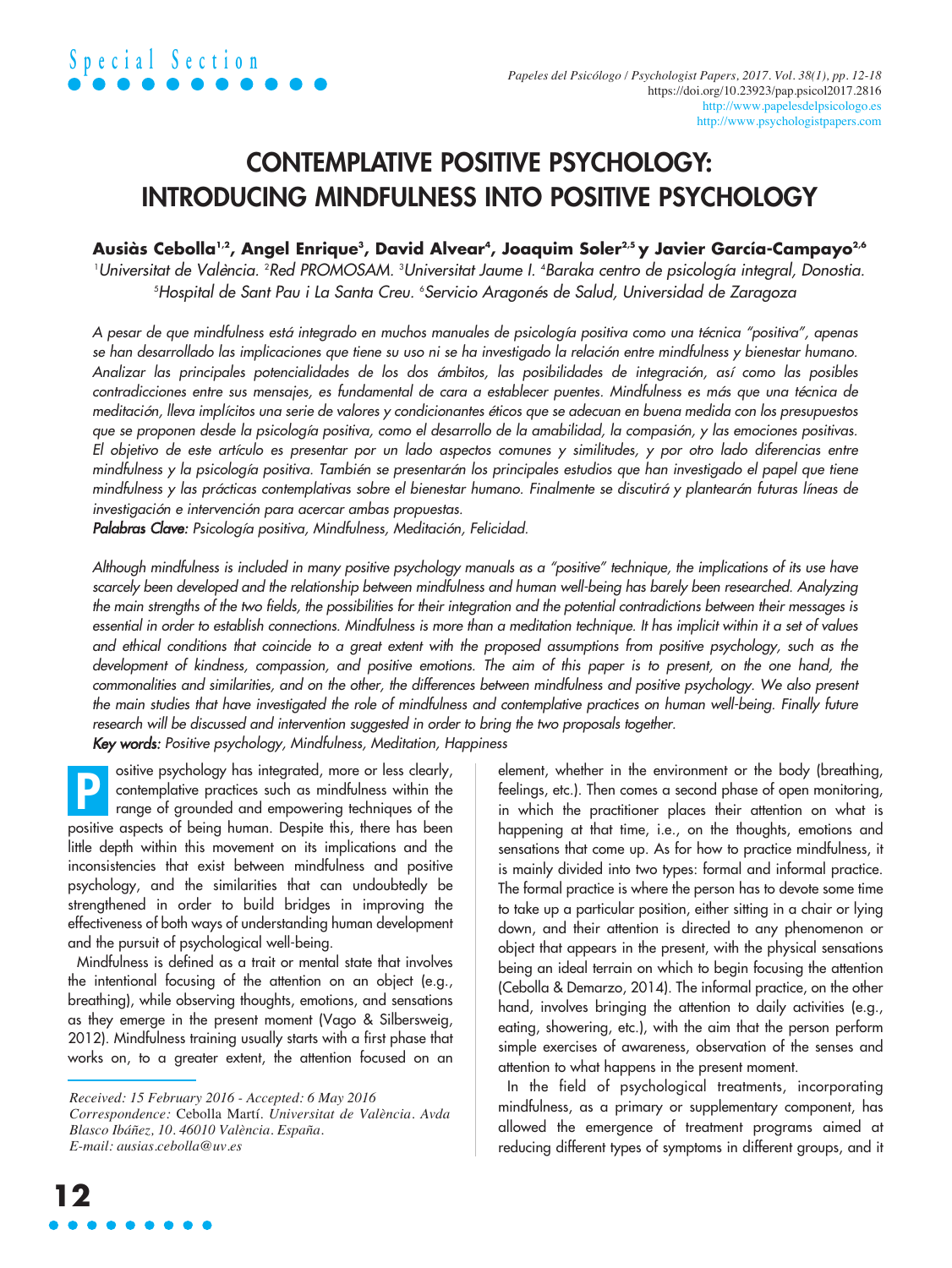has been shown to be effective in multiple disorders. Several meta-analyses and meta-analytic reviews recently published on the effectiveness of interventions based on mindfulness (IBM) have proven effective in reducing symptoms of depression, anxiety and stress in multiple conditions, such as mental disorders, chronic pain, cancer, cardiovascular disease, personality disorders, addictions, etc. (Gotink et al, 2015; Khoury et al, 2013.) In fact, this learning has been considered as a transdiagnostic therapeutic mechanism (Brake et al., 2016). Relapse prevention in depression is where the greatest successes have been obtained: a recent investigation conducted by Kuyken et al. (2015) and published in the Lancet, showed that Mindfulness-based Cognitive Therapy (Segal, Williams, & Teasdale, 2014) significantly decreased the likelihood of a relapse, obtaining better results than using medication.

All these data show that mindfulness is a potential tool for the treatment of various problems. When asked why mindfulness is effective, different authors have investigated the mechanisms underlying its effectiveness (Baer, Smith, Hopkins, Krietemeyer, & Toney, 2006; Shapiro, Carlson, Astin, & Freeman, 2006). In a review by Hölzel et al (2011), the authors proposed five key mechanisms to understanding how the practice of mindfulness influences health: attention regulation, increased body awareness, emotional revaluation regulation, emotionalexposure regulation and changes in the perspective of the self (Cebolla, 2014).

#### MINDFULNESS IN POSITIVE PSYCHOLOGY

With regards to the relationship of mindfulness with well-being variables, it has shown a positive relationship between the trait mindfulness of a person and positive key self-evaluations such as subjective well-being (Baer, Smith, Hopkins, Krietemeyer, & Toney, 2006) , which, in turn, predicts a higher life satisfaction in people with high levels of trait mindfulness (Kong, Wang, & Zhao, 2014). Garland et al. (2015) found that in a sample of patients with cancer, those who scored higher on their tendency to be mindful (mindfulness trait) were more likely to pay attention to the positive experiences, which in turn was related to an improved capacity for regulating everyday stressful events, which impacted on a greater meaning of life.

In the same vein, mindfulness training has been linked to a moderate increase in levels of positive affect (Schroevers & Brandsma, 2010), a greater sense of coherence, especially at the level of life significance (Ando, Natsume, Kukihara, Shibata, & Sayoko, 2011), improved quality of life (Van Dam, Sheppard, Forsyth, & Earleywine, 2011), greater empathy (Aiken, 2006), greater satisfaction in relationships (Barnes, Brown, Krusemark, Campbell, & Rogge, 2007) and greater hope (Sears & Kraus, 2009). In fact, practitioners of mindfulness meditation are often perceived as happier by external observers (Choi, Karremans, & Barendregt, 2012).

### DIFFERENCES AND SIMILARITIES BETWEEN POSITIVE INTERVENTIONS AND INTERVENTIONS BASED ON MINDFULNESS

**S p e c i a l S e c t i o n**

Despite the inclusion of mindfulness within the paradigm of positive psychology, there are key differences that should be taken into account. Parks and Biswas-Diener (2013) have pointed out that there are three key differences. Firstly, while the aim of mindfulness is for the individual to attend to all experiences, positive and negative, with curiosity and kindness, positive interventions focus exclusively on emphasizing the positive experiences. Secondly, the interventions based on mindfulness (IBM) propose a way of relating to the experiences based on acceptance of them, without trying to change them and with an attitude of non-judgment; while positive interventions are aimed at identifying and expanding the positive experiences, even trying to replace negative experiences with more positive ones. Finally, whereas in mindfulness it is assumed that the problems must be addressed, positive interventions assume that the positive factors make the negative ones less striking, urgent and important for individuals (Seligman, Rashid, & Parks, 2006).

Overall, within positive psychology, mindfulness is seen as a just another healthy practice (Hefferon & Boniwell, 2011). This contrasts with the worldview that professionals trained in mindfulness can have, where the practice can become, in many cases, a way of life that is integrated into the personal, professional and family spheres (Alvear, 2015). Some authors even argue that the ideal motivation to practice mindfulness should be the desire to grow personally, and that there must not be solely a utilitarian reason (e.g., mindfulness as a professional tool) as a motivator (Simon, 2012). Indeed, a sine qua non for instructors of different IBMs is the daily practice at both the formal and informal levels (Crane & Elías, 2006).

Regarding the interventions, within the movement of positive psychology, there are many interventions that share some key elements with mindfulness, and this can therefore lead to confusion. The two interventions with which it shares common features are flow and savoring. Stream of consciousness, also known as flow or optimal experience, is a subjective state that people experience, when they are fully involved in something to the point of forgetting the time and the notion of self, while remaining focused on the activity that they are doing. The conditions for the flow state require: (a) a clear objective, (b) immediate feedback to be able to know if we are getting closer or moving away from the objective, and (c) the degree of difficulty of the task to be balanced with the person's ability. Numerous studies reveal a strong relationship between the time a person spends in flow and markers of subjective well-being (Csikzentmihalyi, 1990). The similarities between the mental state of flow and mindfulness seem to be minimally clear, especially those concerning attention to the present moment, the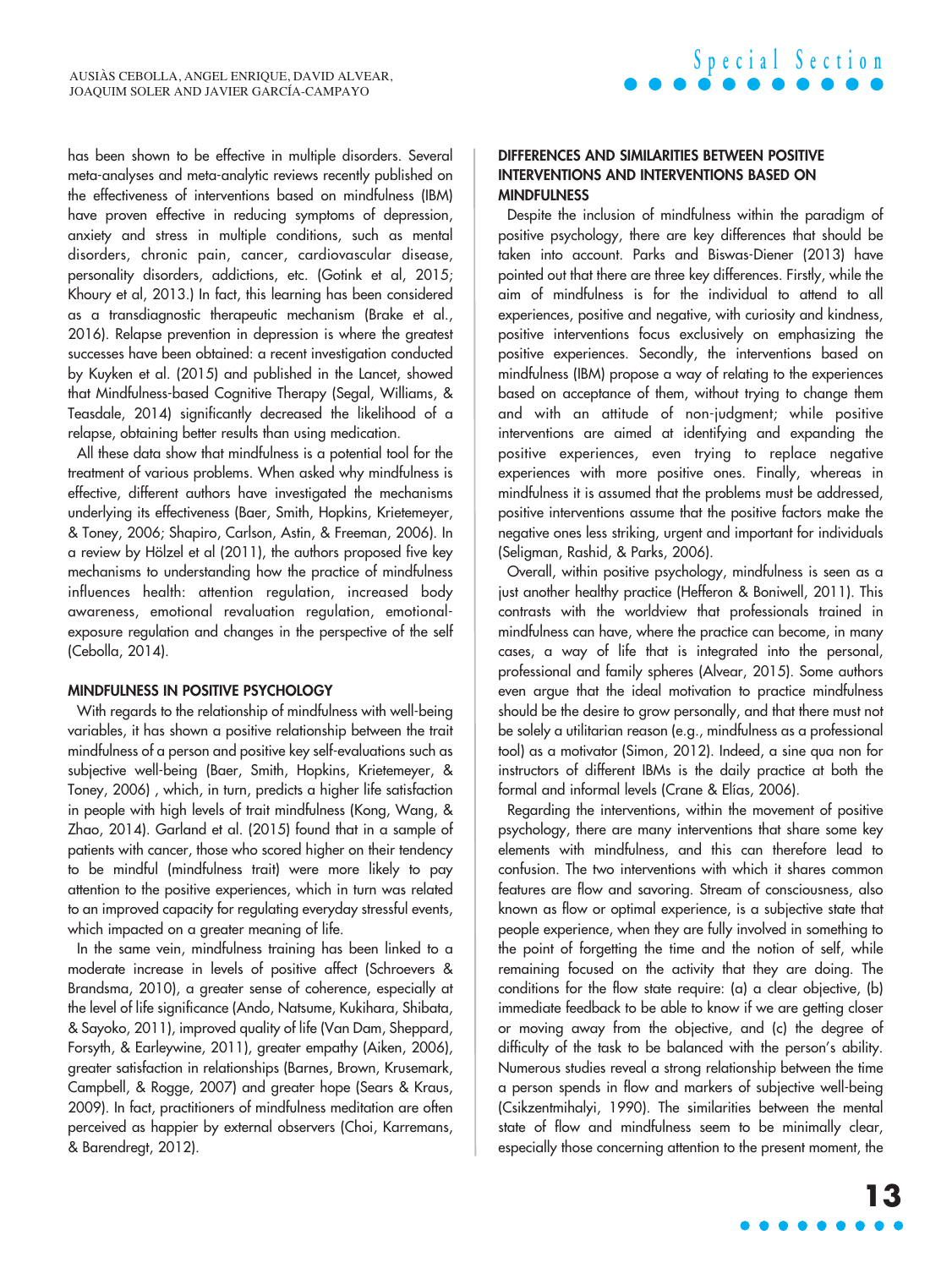# **S p e c i a l S e c t i o n**

loss of the notion of self and delayed gratification after having experienced this state of mind (Kee & Wang, 2008). In fact, from the field of psychometrics, some studies indicate a moderate positive relationship between the two constructs (Bervoets, 2013). It has also been observed that IBMs increase the likelihood of experiencing flow in athletes (Gardner & Moore, 2007). The main difference with respect to mindfulness is that in the state of flow the individual is aware of their actions, but they are not aware that they are aware. Also in flow the attention is focused on the goals and not the process itself.

On the other hand, savoring involves the self-regulation of positive emotions by generating, maintaining or increasing them, paying attention to the positive experiences of the past, present or future and, as also happens with mindfulness, the ability to savor differs from one person to another (Bryant & Veroff, 2007). The similarities between savoring and mindfulness occur in relation to the component of savoring focused on the present. In both cases, the attention necessary to experience the present moment is developed. However, the crucial difference arises because in savoring great emphasis is placed on the enjoyment, the positive assessment and the maintaining of this experience, while in the practice of mindfulness, equanimity and non-reactivity are predominant in relation to this experience, whether it is an experience classified as positive or not. One study observed how savoring and mindfulness work independently in their contribution to subjective well-being: savoring was related more to life satisfaction and positive affect, while mindfulness was more related to the way of managing negative affect (Levy & Vella-Brodrick, 2009).

Despite the differences between them, the two movements share key aspects that are worth highlighting and which can build very interesting bridges, for example they both share the fundamental objective of alleviating suffering and increasing well-being, encouraging individuals to seek their own goals, guided by their intrinsic values, the pursuit of enhancing the positive aspects, training in psychological strengths (kindness, compassion, civility, etc.) and the importance of positive emotions.

Another key aspect in the relationship between mindfulness and positive psychology refers to the role it plays as the central pillar of the spiral of positivity (Garland et al., 2011). In this model, it is suggested that the practice of mindfulness is related to an increase in the positive reappraisal of coping and that they both feed back into each other, creating a dynamic growth of positivity. In this sense, through practice, individuals can generate an expanded state of consciousness that would strengthen the interpretations related to coping with stressful events, leading to a substantial decrease in stress. In another model, by Coffey et al. (2010), it was noted that the relationship between mindfulness and personal growth (flourishing), is mediated by the changes that occur with practice, as practice helps to address and clarify one's own experience, and to manage the negative emotions. Therefore, these models suggest that mindfulness plays an enhancing and catalyst role in positive interventions, as it allows greater adaptive self-observation (based on the present, curious and kind), an improved ability to regulate the attention, provide clarity, break with automatic processing, promote a "self-regulated" conduct that enhances the ability to make decisions and help manage the judgments that may interfere with the effectiveness of positive interventions. In this sense, Moore and Malinowski (2009), found that study participants who reported higher levels of mindfulness showed greater attention and cognitive flexibility in cognitive tests of processing and endurance. They conclude that the cognitive flexibility achieved through the practice of mindfulness helps detect incorrect and harmful cognitive evaluations, which usually go unnoticed and lead to erroneous attitudes (automatic thoughts and dysfunctional attitudes), enabling individuals to increase their general well-being.

There are two fundamental aspects to understanding the difficulties for integrating mindfulness and positive psychology. Firstly, in terms of research, most questionnaires for measuring positive emotions measure especially those linked to high arousal (joy, enthusiasm, etc.), with very few questionnaires including items on concepts associated with mental calm, peace and serenity. In the case of PANAS (Watson, Clark & Carey, 1988), the most widely used measure of affect, these emotions are not included and only the item "concentrate" would apply to any of the variables that can be influenced by the practice of mindfulness.

Another important aspect is related to the construct of mindfulness itself. This is usually understood in most works as a state of mindfulness and non-judgment; however, the implications of the practice of mindfulness go far beyond that. Mindfulness cannot be practiced without the involvement of positive attitudes of kindness, compassion, gratitude, selfawareness and non-judgment, which is also the objective of positive interventions. Moreover, the roots of mindfulness come from *Dharma* (Alvear, 2014), which aims at the pursuit of happiness and the alleviation of suffering.

In Dharma, the pleasant life is relegated to the background and it is suggested that happiness comes from understanding the sources of suffering and well-being is understood as a deep sense of serenity and fullness that dominates any emotional state. These bases are very similar to the search for eudaimonic well-being (psychological well-being), which is one of the goals of positive psychology.

### THE LINK BETWEEN POSITIVE PSYCHOLOGY AND MINDFULNESS: COMPASSION

Compassion is understood as sensitivity to the suffering of the self and others, with a deep commitment to preventing and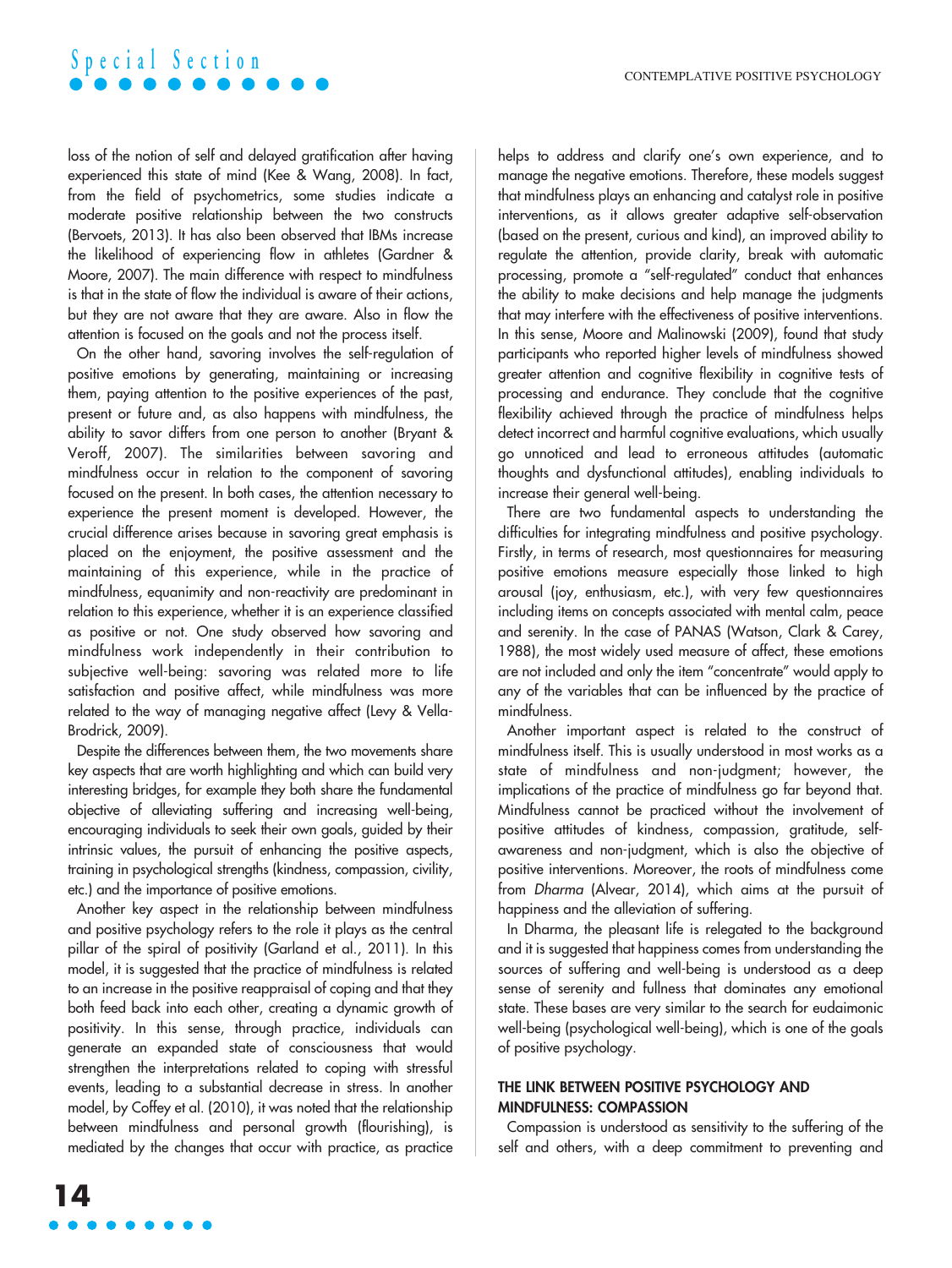alleviating their suffering (Gilbert & Choden, 2013). These same authors pose compassion as a self-regulatory tool and as a method for increasing well-being and positive mental qualities. In short, compassion is not so much an emotional state reactive to suffering, but a motivation, a *reason* that can focus our lives, which facilitates a greater capacity to organize the mind and behavior (Simón, 2014). According to Paul Ekman (2013), there are different types of compassion: emotional recognition, emotional resonance, family compassion, global compassion, compassion for all sentient beings and heroic compassion.

When we talk about compassion, we are actually talking about two different things: on one hand, the desire for others and oneself to be happy (known as "loving kindness", or *Metta*) and, secondly, the desire that others and oneself are free from suffering (*Karuna* or compassion). Therefore, we can understand compassion as a motivation, an emotion, or a stable trait. Training in compassion uses mindfulness based meditations to which strategies of imagination are added, focus on bodily sensations of tenderness and affection, and selfinstructions. Given this desire for happiness, self- compassion could play a key role as a mediator between positive psychology and mindfulness, as it shares the bases of the two approaches. In fact, a recent study has shown that selfcompassion better explains the relationship between the practice of mindfulness and happiness than mindfulness itself (Campos et al., 2016). In other words, the actual practice of mindfulness involves training in kindness and desire for well-being, even when it is not explicit (Kuyken et al., 2015).

The practice of compassion fosters a feeling of empathy for others when contemplating their suffering, which, in turn, could help us find the motivation to help this person (Simón, 2014). Finally, this prosocial behavior gives us feelings of joy and satisfaction, as we see that we have helped to reduce the suffering of the other person, which facilitates greater compassion, thus closing the circle (Figure 1).

According to Neff, compassion is composed of three factors: kindness, mindfulness, and shared humanity (Neff, 2003). The latter is a key factor of suffering, since the difficulties of others are a common part of our human experience which connects to a technique that has shown great effectiveness in positive psychology, that of gratitude. This shared humanity connects us with the idea of the interdependence of all beings and actions and the importance of others and their actions in achieving one's goals. Gratitude is understood as a feeling that occurs in relationships when one of the members recognizes the benefit they receive from the other (Lomas, Froh, Emmons, Mishra, & Bono, 2014). For example, it has been observed that the tendency towards gratitude is a key factor that contributes definitively to psychological well-being. The research on compassion has grown exponentially in recent years, generating a similar expectation to that of mindfulness at the

beginning of this century (García-Campayo, Cebolla, & Demarzo, 2016). In a recently published meta-analysis on meditation based interventions that stimulate loving kindness (Galante et al., 2014), a total of 22 studies were found, showing effectiveness in reducing depressive symptoms, increasing selfcompassion and dispositional mindfulness, and positive emotions. It is also worth noting, however, that there are still few studies and they lack sufficient sample size in order to draw conclusions. One of the most interesting ones is the study by Fredrickson et al. (2008), which studies the effectiveness of training in meditation based on loving kindness for promoting positive emotions within her broaden-and-build model of emotions (Fredrickson, 2001). It has proven to be a very effective tool for inducing positive emotions, thus increasing the psychological resources that in turn increase the psychological well-being.

**S p e c i a l S e c t i o n**

### INTEGRATING MINDFULNESS AND COMPASSION: INTERVENTIONS BASED ON MINDFULNESS AND POSITIVE **PSYCHOLOGY**

Recently interventions are emerging that combine mindfulness training together with positive interventions. One is Mindfulness-Based Strengths Practice (Niemiec, 2013), which links the practice of mindfulness with the training in strengths proposed by Peterson and Seligman (2004). This program includes psychoeducation, practicing strengths, reading and homework. At the theoretical level, this intervention proposal offers promising benefits both for those who practice mindfulness, and those who practice strengths training in isolation (Niemiec, 2012). Firstly, it offers individuals a way to manage and overcome obstacles that often arise during mindfulness practice (e.g., distractions or painful sensations). It provides concrete tools to broaden the perspective and deepen the practice, employing specific strengths (such as

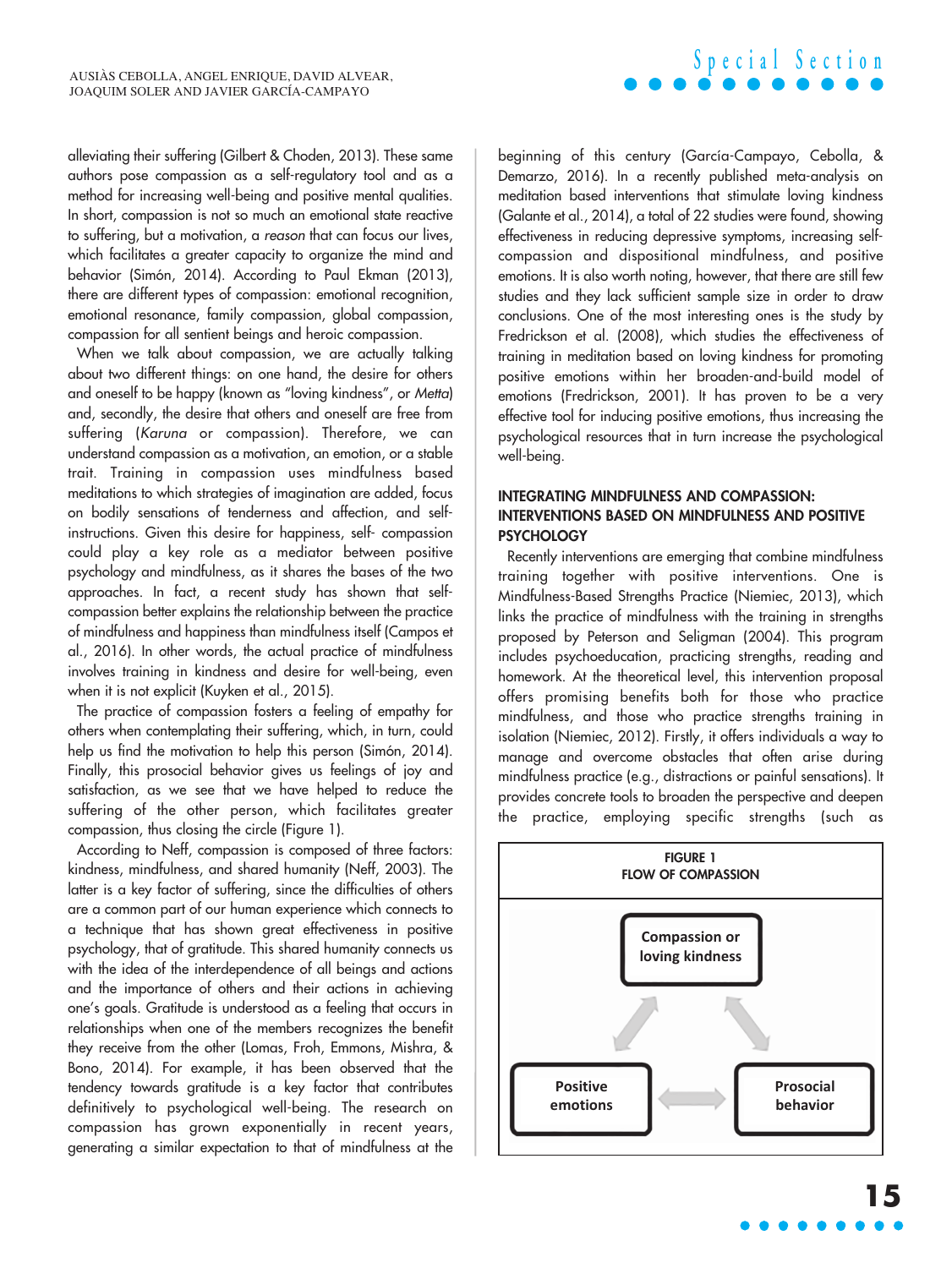# **S p e c i a l S e c t i o n**

perseverance). It also provides the language for capturing the positive statements generated by mindfulness. It facilitates greater self-awareness and potential for change, as it provides greater clarity on one's strengths. Finally, it creates a synergy of mutual benefits that can stimulate a virtuous circle and positive upward spirals. Of particular interest is a recentlypublished study in which a mindfulness training course is compared to the same training plus three additional practice sessions in loving kindness and compassion, in a sample of patients in treatment for borderline personality disorder (Feliu-Soler et al., 2016), which found that the group of patients who received the support of the loving kindness sessions had higher scores on the scales that measure acceptance of the present moment.

Other mindfulness manuals are beginning to integrate exercises of positive psychology, such as the appreciation of the here and now (exercises savoring everyday activities), exercises of gratitude using all 10 fingers (remember 10 things experienced each day for which you feel grateful) and learning to take care of the self in times of stress. In the latter, individuals are asked to engage in pleasurable activities of self-care that provide a sense of mastery, satisfaction, achievement and control, and they are invited to do these activities attentively (Williams & Penman, 2011).

These practices are also being introduced in the school context. The "Happy Classrooms" program (Arguís, Bolsas, Hernández & Salvador, 2012) developed an educational program that integrates the two approaches and is aimed at students of nursery, primary and secondary education. The objective of this proposal is to enhance the personal and social development of students as well as to promote their happiness, through mindfulness training and education in personal strengths. To do so, activities and resources are provided, to work on the different areas and tutorials. This program is being implemented in over 70 education centers in Aragón as well as in various other regions and in other Spanish-speaking countries.

#### **CONCLUSION**

Throughout this article we have described the mechanisms and main characteristics by which mindfulness causes a reduction in negative symptoms and increased happiness in those who practice it. We have also discussed the differences and similarities between mindfulness and positive psychology, ultimately finding compassion to be the bond between the two types of approach. In this sense, this study has demonstrated the role of mindfulness as a catalyst of positive psychology and, even more, considers it to be the central pillar when generating upward spirals of positivity. Compassion and its consideration as a purely positive psychology technique has also been presented, due to its objective of increasing the happiness of the self and others.

However, there remains much work to be done on the integration of positive psychology and mindfulness, since there are limitations and barriers that prevent a better fit of the two approaches. On one hand, it is important to develop more sensitive measuring instruments in positive psychology, to include other positive emotions that are not being measured, such as calm, serenity or peace. On the other hand, we must continue to investigate the development of protocols of joint intervention to increase adherence and to facilitate their application in other clinical settings. At the construct level, it is necessary to continue to investigate the fundamentals and foundations of mindfulness in greater depth, in order to build a conceptual framework that enables us to distinguish clearly between what is and what is not mindfulness. Finally, it is important to conduct research on long-term meditators in order to explore the effect of intensive training on variables of positive psychology. In the future this relationship between mindfulness and positive psychology will strengthen the two, creating a middle ground of contemplative positive psychology.

#### ACKNOWLEDGMENTS

CIBEROBN is an initiative of the ISCIII. Red de Excelencia [network of excellence] PSI2014-56303- REDT: PROMOSAM: INVESTIGACION EN PROCESOS, MECANISMOS Y TRATAMIENTOS PSICOLOGICOS PARA LA PROMOCION DE LA SALUD MENTAL [RESEARCH ON PSYCHOLOGICAL PROCESSES, MECHANISMS AND TREATMENTS FOR THE PROMOTION OF MENTAL HEALTH.] Ministerio de economía y competitividad [Ministry of Economy and Competitiveness]. (Plan nacional I + D + I. [National R & D Plan] PSI2013-41783-R).

#### **REFERENCES**

- Aiken, G. A. (2006). *The potential effect of mindfulness meditation on the cultivation of empathy in psychotherapy: A qualitative inquiry* (PhD thesis). Retrieved from [http://psycnet.apa.org/psycinfo/2006-99020-017.](http://psycnet.apa.org/psycinfo/2006-99020-017)
- Alvear, D. (2014). Mindfulness y Psicología Positiva. Un enlace para potenciar el bienestar [Mindfulness and Positive Psychology. A link to enhance well-being]. In Cebolla, A., García-Campayo, J., & De Marzo, M. (Eds.), *Mindfulness y Ciencia* [*Mindfulness and Science*] (pp. 173-189). Madrid: Alianza.
- Alvear, D. (2015). *Mindfulness en positivo: La ciencia de la atención plena y la psicología positiva en el camino del bienestar [Positive mindfulness: The science of mindfulness and positive psychology on the path of well-being].* Lleida: Editorial Milenio.
- Ando, M., Natsume, T., Kukihara, H., Shibata, H., & Ito, S. (2011). Efficacy of mindfulness-based meditation therapy on the sense of coherence and mental health of nurses. *Health, 3*(2), 118.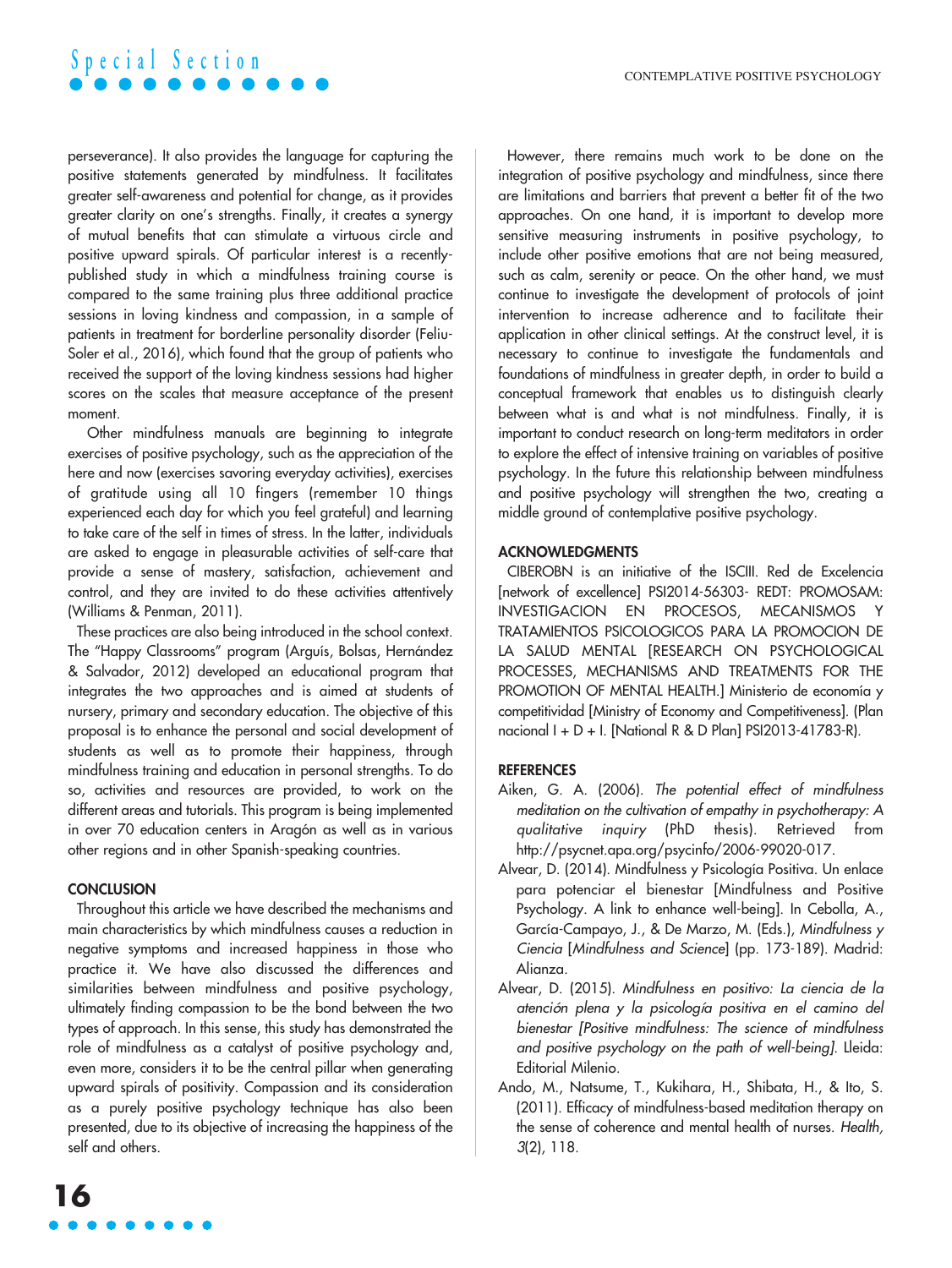- Arguís Rey, R., Bolsas Valero, A. P., Hernández Paniello, S., & Salvador Monge, M. M. (2012). *Programa aulas felices: Psicología positiva aplicada a la educación. Zaragoza: equipo SATI [Happy classrooms Program: Positive psychology applied to education*. Zaragoza: SATI team]. Retrieved from: [http://catedu.es/psicologiapositiva/index.htm.](http://catedu.es/psicologiapositiva/index.htm)
- Baer, R. A., Smith, G. T., Hopkins, J., Krietemeyer, J., & Toney, L. (2006). Using self-report assessment methods to explore facets of mindfulness. *Assessment, 13*(1), 27-45.
- Barnes, S., Brown, K. W., Krusemark, E., Campbell, W. K., & Rogge, R. D. (2007). The role of mindfulness in romantic relationship satisfaction and responses to relationship stress. *Journal of Marital and Family Therapy, 33*(4), 482-500.
- Bervoets, J. (2013). *Exploring the relationships between flow, mindfulness, and self-talk: a correlational study*. PhD thesis: University of Jyväskylä.
- Brake, C. A., Sauer-Zavala, S., Boswell, J. F., Gallagher, M. W., Farchione, T. J., & Barlow, D. H. (2016). Mindfulnessbased exposure strategies as a transdiagnostic mechanism of change: An exploratory alternating treatment design. *Behavior Therapy, 47*(2), 225-238.
- Bryant, F. (2003). Savoring Beliefs Inventory (SBI): A scale for measuring beliefs about savouring. *Journal of Mental Health, 12*(2), 175-196.
- Campos, D., Cebolla, A., Quero, S., Bretón-López, J., Botella, C., Soler, J., ... & Baños, R. M. (2016). Meditation and happiness: Mindfulness and self-compassion may mediate the meditation–happiness relationship. *Personality and Individual Differences*, *93*, 80-85*.*
- Cebolla, A. & Demarzo, M. (2014). ¿Qué es mindfulness? [What is mindfulness?] In A. Cebolla, García-Campayo & M. Demarzo (Eds.), *Mindfulness y ciencia* [*Mindfulness and science*](pp. 19-40). Madrid: Alianza Editorial.
- Cebolla, A. (2014). ¿Por qué y para qué sirve practicar mindfulness? Mecanismos de acción y eficacia [Why practice mindfulness and what is it for? Mechanisms of action and effectiveness]. In A. Cebolla, J. Garcia-Campayo, & M. Demarzo (Co-ords*.), Mindfulness y ciencia. De la tradición a la modernidad [Mindfulness and science. From tradition to modernity]* (pp. 65-84). Madrid: Alianza Editorial.
- Choi, Y., Karremans, J. C., & Barendregt, H. (2012). The happy face of mindfulness: Mindfulness meditation is associated with perceptions of happiness as rated by outside observers. *Journal of Positive Psychology, 7*(1), 30-35.
- Coffey, K. A., Hartman, M., & Fredrickson, B. L. (2010). Deconstructing mindfulness and constructing mental health: Understanding mindfulness and its mechanisms of action. *Mindfulness, 1*(4), 235-253.
- Crane, R. & Elías, D. (2006) Being With What Is Mindfulness practice for counsellors and psychotherapists. *Therapy Today, 17*(10), 31.

Csikszentmihalyi, M. (1990). *Flow: The psychology of optimal performance*. New York: Cambridge University Press.

**S p e c i a l S e c t i o n**

- Ekman, P. (2014). *Moving toward global compassion*. San Francisco: Paul Ekamn editions.
- Feliu-Soler, A., Pascual, J. C., Elices, M., Martín-Blanco, A., Carmona, C., Cebolla, A., ... Soler, J. (2016). Fostering selfcompassion and loving-kindness in patients with borderline personality disorder: A randomized pilot study. *Clinical Psychology & Psychotherapy*, (in press).
- Fredrickson, B. L. (2001). The role of positive emotions in positive psychology: The broaden-and-build theory of positive emotions. *American Psychologist, 56*(3), 218.
- Fredrickson, B. L., Cohn, M. A., Coffey, K. A., Pek, J., & Finkel, S. M. (2008). Open hearts build lives: positive emotions, induced through loving-kindness meditation, build consequential personal resources. *Journal of Personality and Social Psychology, 95*(5), 10-45.
- Galante, J., Galante, I., Bekkers, M. J., & Gallacher, J. (2014). Effect of kindness-based meditation on health and wellbeing: a systematic review and meta-analysis. *Journal of Consulting and Clinical Psychology, 82*(6), 1101.
- Gardner, F. L., & Moore, Z. E. (2007). *The psychology of enhancing human performance: The Mindfulness-Acceptance-Commitment (MAC) approach.* New York: Springer.
- Garland, E. L., Beck, A. C., Lipschitz, D. L., & Nakamura, Y. (2015). Dispositional mindfulness predicts attenuated waking salivary cortisol levels in cancer survivors: a latent growth curve analysis. *Journal of Cancer Survivorship, 9*(2), 215- 222.
- Garland, E. L., Gaylord, S. A., & Fredrickson, B. L. (2011). Positive reappraisal mediates the stress-reductive effects of mindfulness: An upward spiral process. *Mindfulness, 2*(1), 59-67.
- Gilbert, P. & Choden (2015). *Mindful compassion*. London: Robinson.
- Gotink, R. A., Chu, P., Busschbach, J. J., Benson, H., Fricchione, G. L., & Hunink, M. M. (2015). Standardised mindfulnessbased interventions in healthcare: an overview of systematic reviews and meta-analyses of RCTs. *PloS one, 10*(4), e0124344.
- Hölzel, B. K., Lazar, S. W., Gard, T., Schuman-Olivier, Z., Vago, D. R., & Ott, U. (2011). How does mindfulness meditation work? Proposing mechanisms of action from a conceptual and neural perspective. *Perspectives on Psychological Science, 6*(6), 537-559.
- Kee, Y. H., & Wang, C. K. J. (2008). Relationships between mindfulness, flow dispositions and mental skills adoption: A cluster analytic approach. *Psychology of Sport and Exercise, 9*, 393–411.
- Khoury, B., Lecomte, T., Fortin, G., Masse, M., Therien, P.,